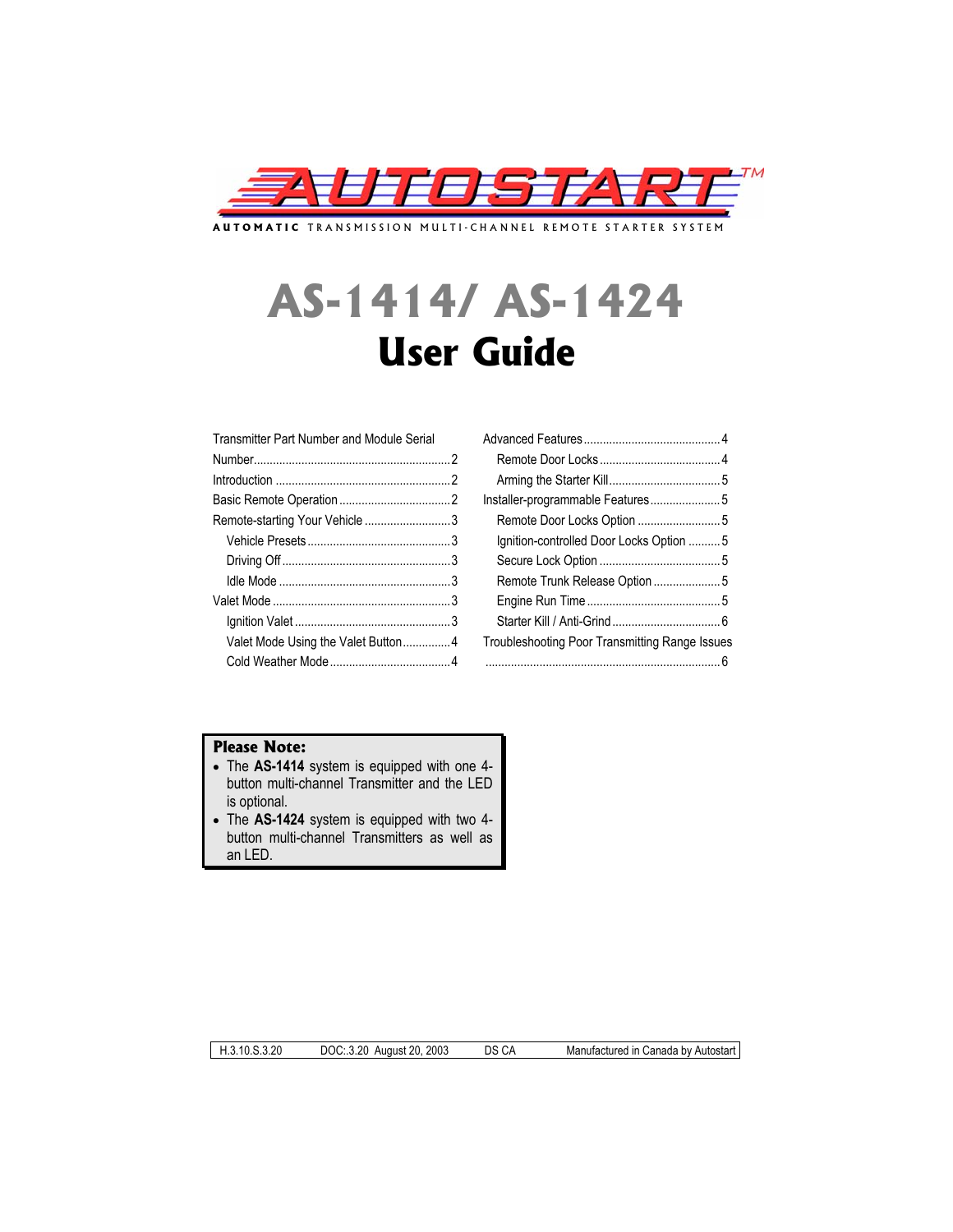#### **Transmitter Part Number and Module Serial Number**

| You will find in the boxes below information concerning your<br>Transmitter and your Module.                                                                                       |  |
|------------------------------------------------------------------------------------------------------------------------------------------------------------------------------------|--|
| We have entered the Transmitter Part Number. Should you need to<br>order a new Transmitter, you will need to provide us with the<br>Transmitter Part Number that is printed below. |  |
| The second section is to contain the Module's Serial Number. Please<br>make sure the installer has taken the time to enter your Module Serial<br>Number within that box.           |  |
| Thank You.                                                                                                                                                                         |  |
|                                                                                                                                                                                    |  |
|                                                                                                                                                                                    |  |
| Transmitter Part Number:                                                                                                                                                           |  |
| <b>ASTR-204</b>                                                                                                                                                                    |  |
|                                                                                                                                                                                    |  |

**The installer is to write in the boxes below the Module's serial number and the location of the Valet Switch (***If the Valet switch is installed***).**

| Module Serial Number:         |  |
|-------------------------------|--|
|                               |  |
| Your Valet Switch is located: |  |
|                               |  |

## **Introduction**

This Module is a state-of-the-art remote car starter system. With many advanced function, this product will satisfy any one of the user's expectations from high-end commodity systems, without neglecting the standard features commonly offered by entry-level starters.

## **Basic Remote Operation**

The system is equipped with a 4-button multi-channel Transmitters. **The functions of the transmitter are as follows:**

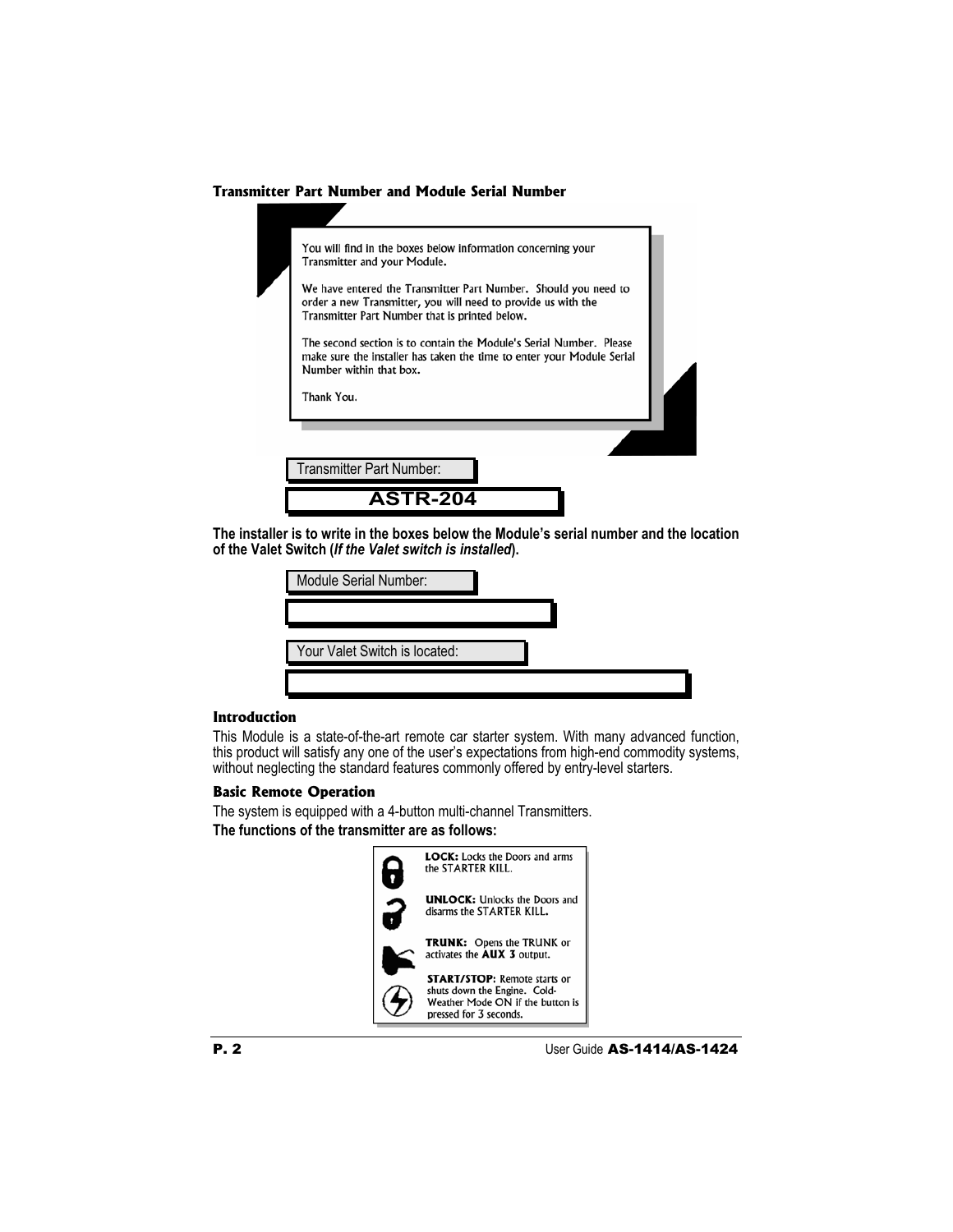#### **Remote-starting Your Vehicle**

Press the **START/STOP** button for approx. 1 second. The parking lights will come **ON**, informing you that the unit has received your signal. Approx, 5 seconds later, the engine will start. The parking lights will remain **ON** during the pre-programmed run time.

If the vehicle doesn't start the first time, the system will shut down, wait a few seconds, and try to start the engine again. It will try to start the engine 3 times before giving up.

#### Vehicle Presets

#### **Heater and Heated Seat**

When leaving the vehicle it is recommended to preset the accessory controls in preparation for the next remote start. Settings for the blower motor (fan), front and rear, as well as heated seats (if equipped) should not be left on **HIGH.** It is recommended to leave the settings on **LOW** or **MEDIUM** instead.

#### **Windshield Wipers, Radio and Headlights**

Certain vehicles require the radio and / or windshield wiper and / or headlight circuits to become energized while running under remote start. When leaving the vehicle you must ensure that the windshield wiper and headlight switches are **OFF**. Leaving the headlight switch on on certain types of vehicles could cause them to remain on even after the remote starter shuts down, resulting in a dead battery.

#### Driving Off

With the vehicle running under remote control, press the UNLOCK button to DISARM and UNLOCK the doors (if installed). Enter the vehicle and do the following:

- x Turn the ignition key to the **IGNITION ON (RUN)** position.
- Press the brakes to disengage the remote starter unit.

You are now ready to drive off.

**Caution:** do **not** turn the key to the **CRANK** position with the engine running. This will cause the starter motor to re-engage, unless your vehicle is equipped with the Start Kill / Anti-Grind Feature (Optional).

#### Idle Mode

This feature allows the user to engage the remote starter to take over the vehicle while it is already running with the key in the **IGNITION** switch. The vehicle will keep running for the preprogrammed run time, or until it is shut down by remote.

**Caution:** Do not leave children or pets unattended in a car running in Idle Mode.

#### **To activate Idle Mode:**

To enable Idle Mode, press and hold the **LOCK**, **UNLOCK** or **START/STOP** button on your remote transmitter while the engine is running.

**Note:** When enabling Idle Mode, pressing Lock or UNLOCK will automatically unlock the doors.

The parking lights will come on. Remove the key, exit the vehicle and lock the doors (if desired). The engine will continue running and will turn itself **OFF** when the pre-programmed run time expires.

## **Valet Mode**

Ignition Valet

The system can be placed in Valet Mode to disable the remote starting capabilities. If the vehicle needs to be serviced, or if you park it indoors, Valet Mode will prevent the engine from being accidentally started by remote control.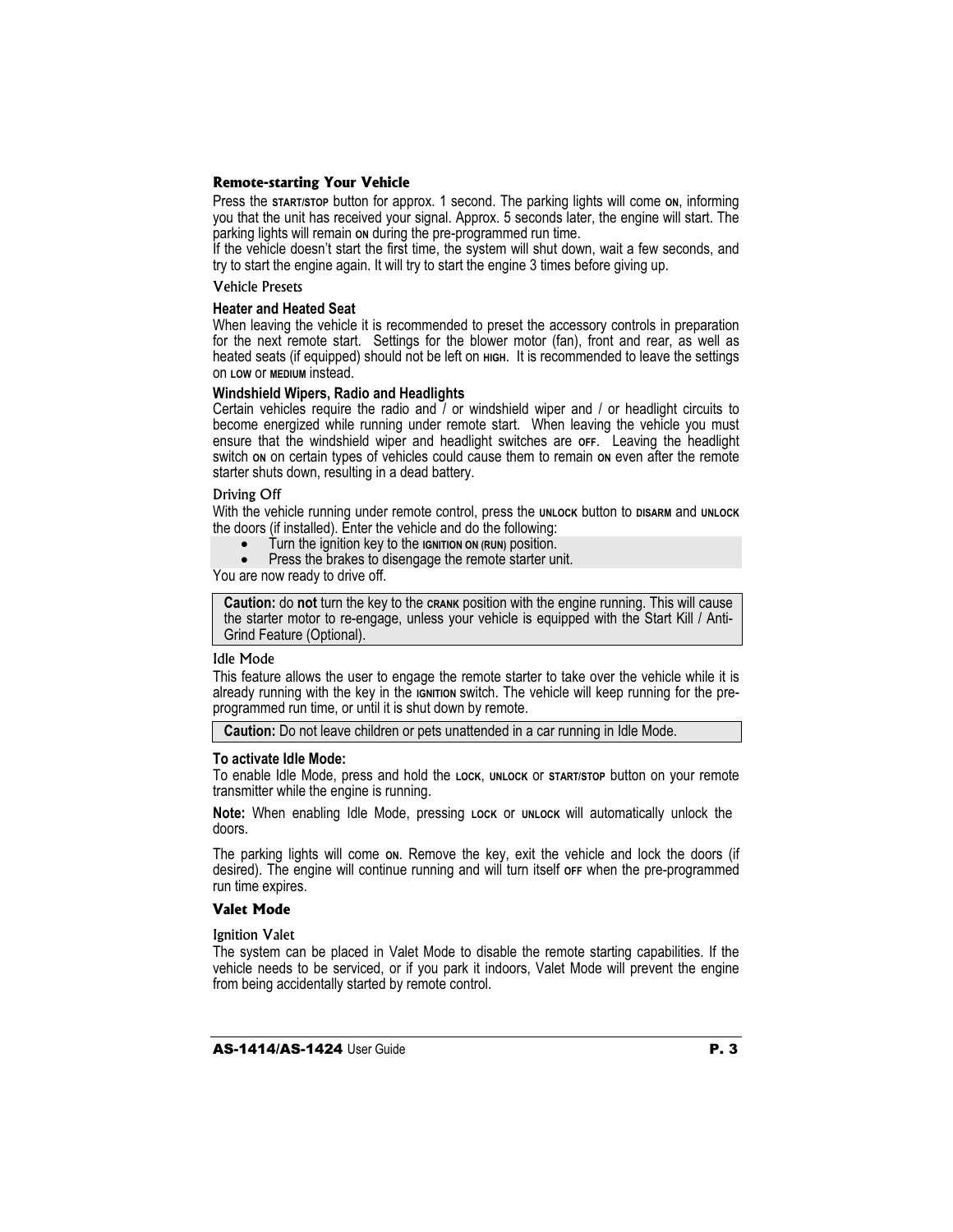## **To ENTER Valet Mode**

- 1. With the key in the Ignition switch, turn the key to the on (RUN/IGNITION) and then off positions 5 times within 10 seconds.
- 2. The Parking Light will flash 3 times indicating the Module is now in Valet Mode. The LED will turn **ON** solid.

#### **To EXIT Valet Mode**

- 1. With the key in the Ignition switch, turn the key to the **ON (RUN/IGNITION)** and then **OFF** positions 5 times within 10 seconds.
- 2. The Parking Light will flash twice indicating the Module is now out of Valet Mode. The LED will turn **OFF**.

#### Valet Mode Using the Valet Button

*(Available only of the plug-in Valet switch is installed)* 

#### **To put the system** *into* **Valet Mode:**

- 1. Turn the key to the **IGNITION ON (RUN)** position.
- 2. Press (for at least 1 second) and release the Valet Button. The L.E.D. will come **ON**.

## **To take the system** *out of* **Valet Mode:**

- 1. Turn the key to the **IGNITION ON (RUN)** position.
- 2. Press (for at least 1 second) and release the Valet Button. The L.E.D. will go **OUT**.

The Valet button can only be used if the vehicle keys are in the **IGNITION ON (RUN)** position.

## Cold Weather Mode

When Cold Weather Mode is active, the engine starts every 2 hours and runs for 4 minutes (or for 20 minutes with Diesel engines); the routine goes on for a period of 24 hours.

## **To** *enter* **Cold Weather Mode:**

Press and hold the **START/STOP** button until the parking lights flash 3 times.

## **To** *exit* **Cold Weather Mode, do any one of the following:**

- Open the hood.
- Start the engine using the remote control.
- x Turn the ignition key to the **IGNITION ON (RUN)** position.
- Press and hold the **START/STOP** button for 3 seconds
- (until the parking Lights flash once)
- Set the vehicle to Valet Mode.

## **Advanced Features**

#### Remote Door Locks

If your system was installed with the Remote Door Locks option, you will have the convenience of remote keyless entry.

#### **To LOCK your doors and ARM the Starter Kill:**

- 
- 1. Press and hold the **LOCK** button for approx. 1 sec. 2. The parking lights will flash once and the L.E.D. will flash slowly to confirm that the doors have been locked and that the Starter Kill feature is enabled if it was installed.

## **To UNLOCK your doors and DISARM the Starter Kill:**

- Press and hold the **UNLOCK** button for approx. 1 sec.
- 2. The parking lights will flash twice and the L.E.D. will go out to confirm that the doors have been unlocked and that the Starter Kill feature is disarmed if it was installed.

**Note:** If installed and configured in Passive Mode at installation, the Starter Kill feature will rearm automatically 60 seconds after the doors are unlocked. For that reason, you may have to unlock your doors a second time if some time elapses before you actually start the engine.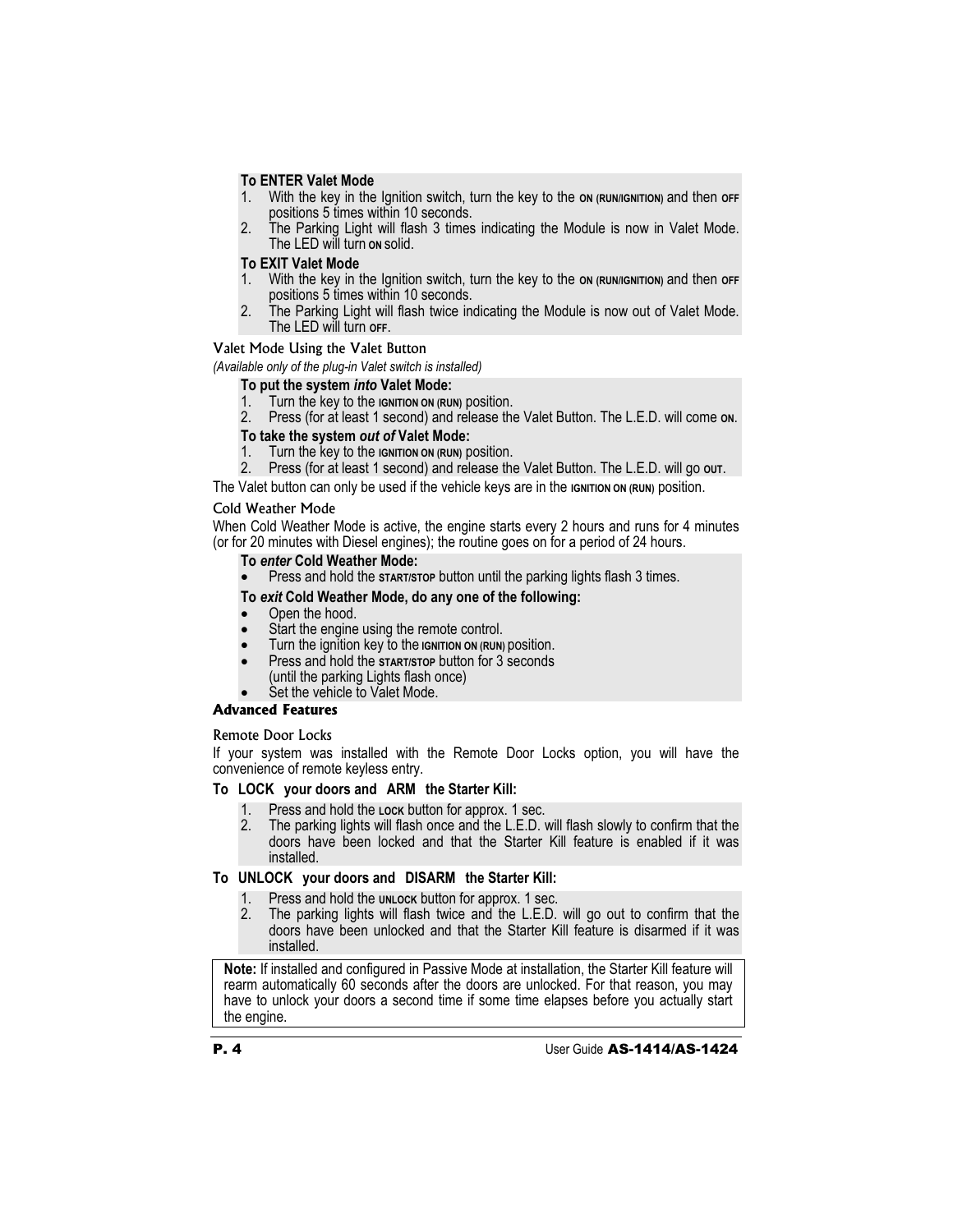#### Arming the Starter Kill

If installed, the Starter Kill can be programmed to arm in Active Mode (will not arm automatically) or in Passive Mode (will arm automatically).

- To disarm the Starter Kill in Active or Passive Mode, press the *UNLOCK* button on the transmitter. The parking lights will flash twice. (If Remote Door Locks were installed, this will also unlock the doors.) In Passive Mode, the system will automatically rearm 1 or 3 minutes after the doors were unlocked.
- x To **arm** the Starter Kill in Active or Passive Mode, press and hold the **LOCK** button on the transmitter. The parking lights will flash once. (If Remote Door Locks were installed, this will also lock the doors). In Passive Mode, the system will automatically arm 1 or 3 minutes after the engine is shut down.

#### **Installer-programmable Features**

The system was designed with flexibility and OEM integration in mind. With its programmable options, this unit can single-handedly control nearly any electrical system in your vehicle.

**Note:** The programming of these features should be left to a professional. Changing any one of the settings may adversely affect the operation the Module.

The user-selectable options are as follows:

- Remote door locks
- $\bullet$  Engine run time • Idle Mode
- Ignition-controlled door locks  $\bullet$  Secure lock • Starter Kill / Anti-Grind
- $\bullet$  Remote trunk release
- 

Remote Door Locks Option

Your Module can be installed with the Remote door Locks option.

#### Ignition-controlled Door Locks Option

This is an added security feature. If your system was installed with the Ignition-controlled Door Locks option, the doors will automatically be locked as soon as the user presses the brakes while the ignition key is in the **IGNITION ON (RUN)** position.

When the key is turned to the Ignition or Fposition, the doors will automatically be unlocked. (Only available if remote Door Lock Option is installed)

#### Secure Lock Option

Before it can remote-start your vehicle, the module must first disarm the factory security system.

The Secure Lock feature may be required on certain vehicle models with factory security systems that automatically unlock the doors when the security system is disarmed.

To keep your vehicle protected when the factory security system is disarmed for a remote start, Secure Lock will relock your doors as soon as the vehicle has started.

Once the engine run cycle ends, Secure Lock will rearm your factory security system.

#### Remote Trunk Release Option

If your system was installed with the Remote Trunk Release, you can open your trunk by pressing the **TRUNK** button on the remote transmitter. Vehicles must have an electric **TRUNK**  switch or a remote **TRUNK** button on the vehicle's OEM Transmitter for this option to be compatible with the Module.

#### Engine Run Time

(**Gas 15 minutes, Diesel 20 minutes by default**) If you have a gas engine, your system can be programmed to run the engine for 4, 15, or 25 minutes (15 minutes by default). If you have a diesel engine, it can be programmed to run the engine for 9, 20, or 30 minutes).